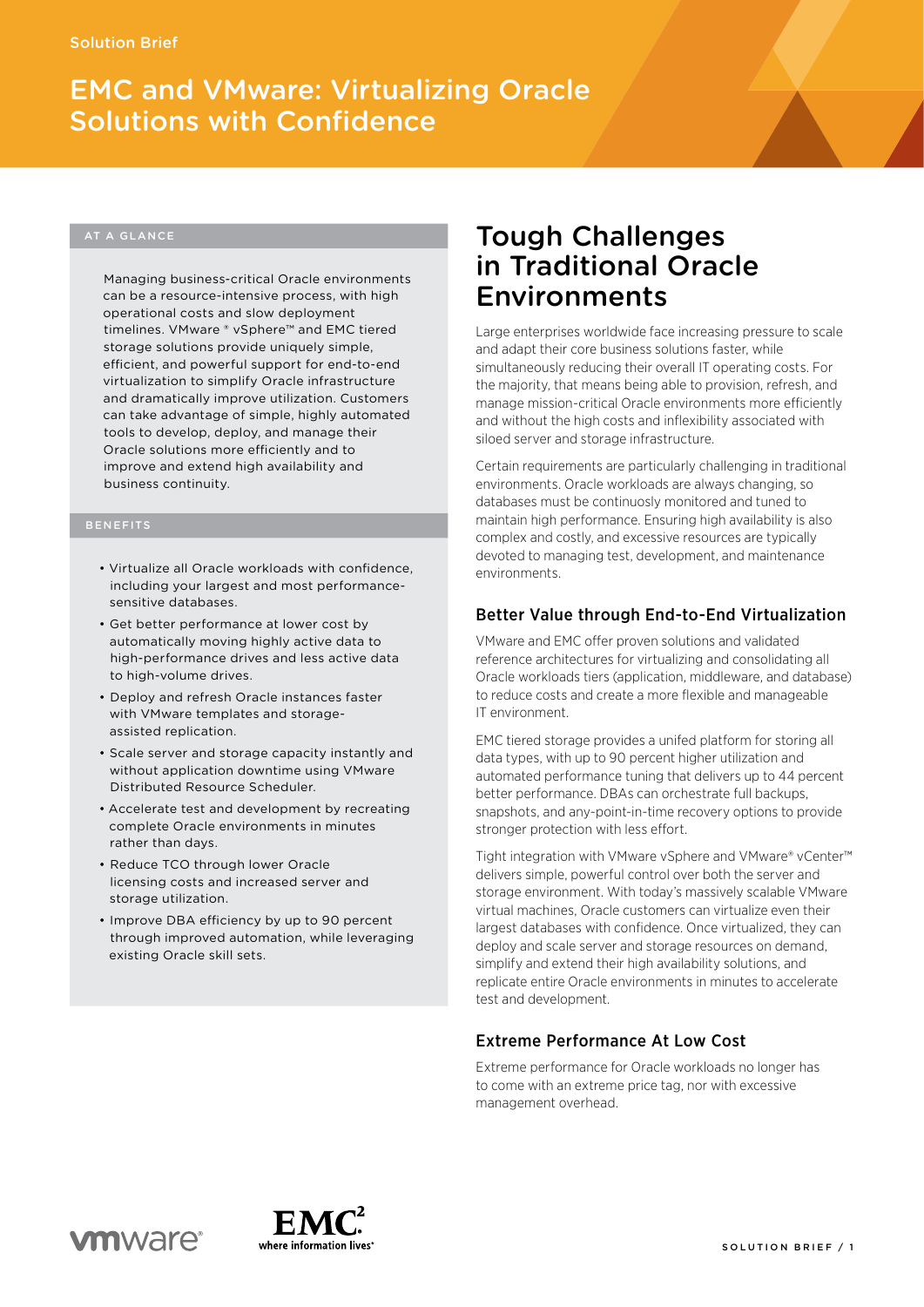# VMware and EMC in Action:

#### PeopleClick Authoria

PeopleClick Authoria, one of the world's largest talent-management vendors, is using VMware and EMC solutions to dramatically increase performance and reduce costs for Oracle solutions used to support more than 2,400 customers around the world. With a unified storage platform and automated performance tuning, the company has a better platform for growth and DBAs have more time to focus on new projects that are driving higher value into the business.

- Read the case study at: [http://www.emc.com/collateral/customer](http://www.emc.com/collateral/customer-profiles/h8608-cp-peopleclick.pdf)profiles/h8608-cp-peopleclick.pdf

# American Tire Distributors

American Tire Distributors, the largest replacement tire distributor in the U.S., implemented VMware and EMC technologies to improve performance, scalability, and resilience for Oracle solutions that serve approximately 80,000 customers per day. Hardware utilization has gone from 10 percent to 80 percent, high availability and disaster recovery are improved, and the company can now scale capacity in minutes to keep sales flowing and customers satisfied during peak periods.

- Read the full case study at: http://www.knowledgestorm.com/sol\_ [summary\\_5155279.asp?trkpg=provsummary](http://www.knowledgestorm.com/sol_summary_5155279.asp?trkpg=provsummary)

#### EMC Global IT

EMC Global IT, the fourth largest Oracle customer in the world, has virtualized more than 90 percent of its Oracle applications using VMware and its own tiered storage solutions. As just one example of the many benefits, performance for an 8 terabyte Oracle CRM solution was improved by 200 - 300 percent, while costs were reduced by more than USD 5 million.

- Read the white paper at: [http://www.emc.com/collateral/hardware/white](http://www.emc.com/collateral/hardware/white-papers/h8170-emc-it-on-ramp-cloud-wp.pdf)papers/h8170-emc-it-on-ramp-cloud-wp.pdf

#### EMC FAST = Fully Automated Storage Tiering

• EMC Fully Automated Storage Tuning for Virtual Pools (EMC FAST VP) automatically identifies highly active Oracle data and moves it to high-performing enterprise flash drives (EFDs), while moving less active data to more economical Fibre Channel or SATA drives.

#### Low Cost

• Since only about 5 percent of data is highly active in a typical Oracle environment, a small number of EFDs can deliver major performance gains. The higher cost of the EFDS is balanced by the lower cost of the high-volume SATA drives, which can typically support two thirds or more of enterprise data with no impact on application performance.

# Better Performance, Utilization, and Efficiency

• In combination with EMC thin provisioning and VMware virtual machines, FAST VP has been shown to increase performance by as much as 44 percent and increase server and storage utilization up to 90 percent, while reducing SLA performance tuning from hours to minutes.

# Better Business And IT Agility

VMware and EMC technologies help Oracle customers adapt more quickly to changing business requirements.

# Massive Capacity

• VMware vSphere supports up to 32 virtual CPUs and a full terabyte of memory per virtual machine (VM), providing plenty of resources for large databases and high-volume transactional applications. Customers can grow their Oracle solutions virtually without limit by scaling up on large VMs or scaling out on smaller VMs.

#### On-Demand Scalability

• IT staff can add CPU, memory, I/O, and storage resources to running VMs without downtime and deploy new VMs in minutes using VMware templates and EMC replication software.

#### Simplifed Management

• VMware vCenter Server provides granular, policybased control, and can be used to manage up to 1,000 physical servers and up to 10,000 virtual machines from a single console.

# Automated Server Optimization

• Workloads can be balanced automatically using VMware Distributed Resource Scheduler (DRS) to dynamically optimize performance, utilization, power consumption, and availability.

# Fast Replication for Test and Development

• EMC and VMware have developed a process – using VMware templates, EMC replication software, and Oracle Rapid Cloning methodologies – that allows a DBA to deploy up to 10 virtual machines in 10 minutes, with no impact on applications. A complete Oracle database, middleware, and application environment can be recreated in minutes. Once changes and testing are complete, the updated solution can be rolled directly back into the production environment.